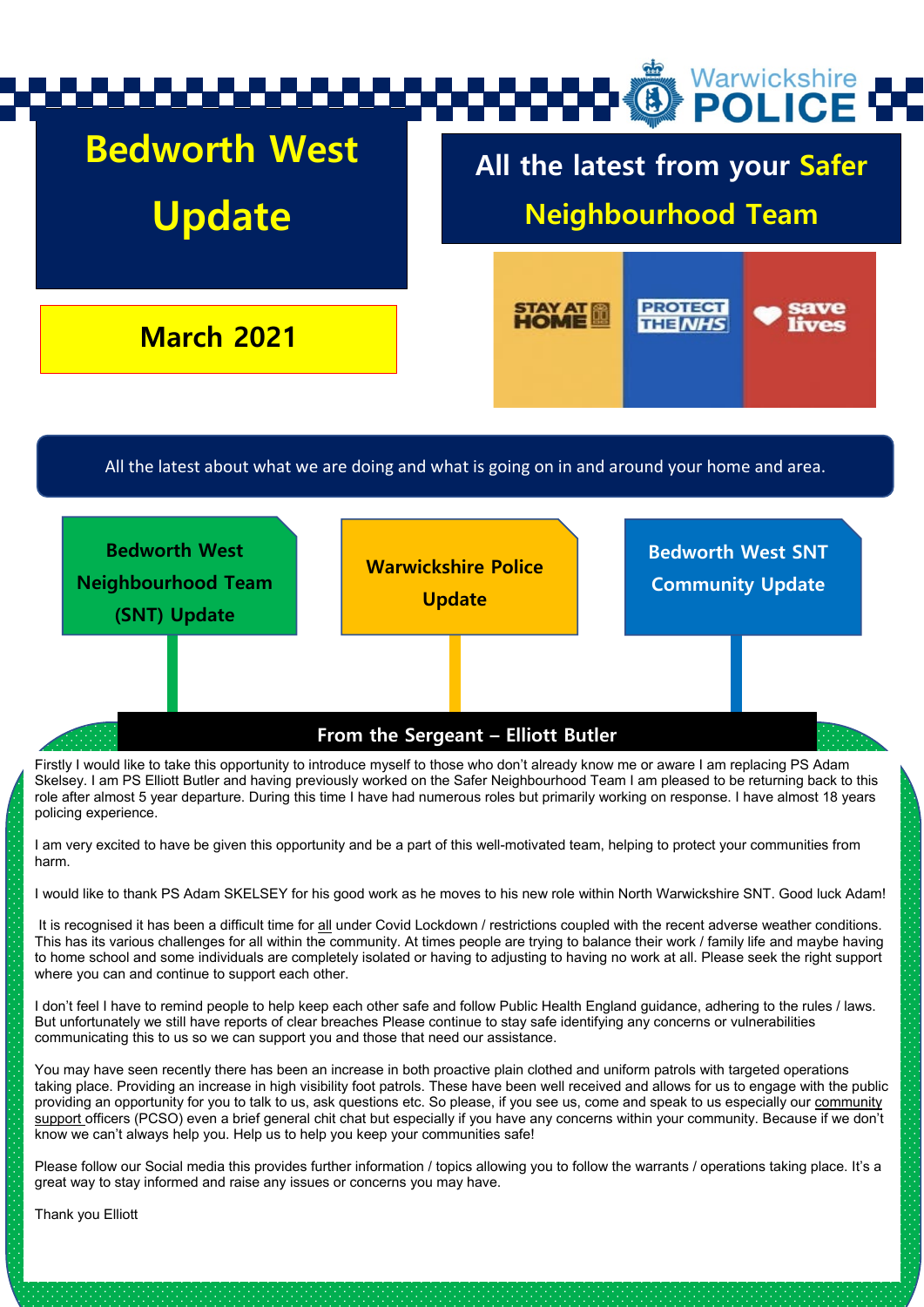Warwickshire<br>**POLICE** 

**Bedworth West Neighbourhood Team (SNT) Update** 

**How to keep up with Bedworth West Safer Neighbourhood**  We are on Twitter: **@Warwickshirepolice** We are on Facebook: **Nuneaton & Bedworth Police**

**Op Cera**: We are continuing to patrol hot spot areas whereby groups of youths who gather, to then go on to cause ASB, are targeted and dispersed. We are looking to engage with the youths to see what help/guidance we can offer them as they progress towards early adult life.

We have had a problem with group of youths causing ASB up at Prologis Park, once spoken to the ASB has had considerable dip.

**Burglaries:** Officers have noticed a considerable dip in residential burglaries, and are hopeful this will remain to be the case while we are all locked down in our homes.

**Vehicle Crime:** Officers have noticed a dip in vehicle crime. However, officers are still being vigilant and looking out for any suspicious vehicles and activity within hotspot areas.

**Speeding:** Officers have conducted speed checks in and around the locality and will continue to do so, where and when necessary. Please let us know if you have an issue on your road, we will assess the information and prioritise the most dangerous and prolific areas.

**Flytipping:** Officers are aware of this issue within the locality and are working towards identifying offenders, the local council have been out clearing the areas affected. If you have any information of who is responsible, please let us know.

**Drugs:** Officers are continually investigating reports of drugs and are processing intelligence. Please keep reports coming in if you suspect there to be any suspicious drug activity in your area. This includes the use of Nitrous Oxide Cannisters. There have been some good positive results regarding drugs in the last few weeks, we have closed down a number of locations growing and supplying drugs, and have arrested several suspects. The investigations are ongoing.

A small cannabis farm was located in Fieldview Close, Bedworth. The occupant was arrested and the investigation is ongoing.

**Off Road Motorcycles and Quads. ASB driving:** Officers from the dual purpose motorcycle team are always out and about, they are a force resource, and can be utilised anywhere in the county. Please give as much details as possible when reporting these offence, and if possible provide CCTV footage or pictures of the offenders and their machines. SNT have seen a rise in the number of illegal motorcycles being used on our roads on public, private land causing antisocial behaviour, we will actively patrol, engage and seize these motorcycles where we can.

Bedworth SNT seized an unregistered off road bike on the  $15<sup>th</sup>$  of March as it was seen driving round Bedworth town centre. The offender was soon located and bike was seized for having on insurance. A vehicle was also seized on the same day for being SORN (notified off road) and was still kept on the public highway.

**School Parking:** Schools are back which means parking issues are on the increase once again. Bedworth SNT have been out every day giving out advice and fines to people who are causing unnecessary obstruction of the highway.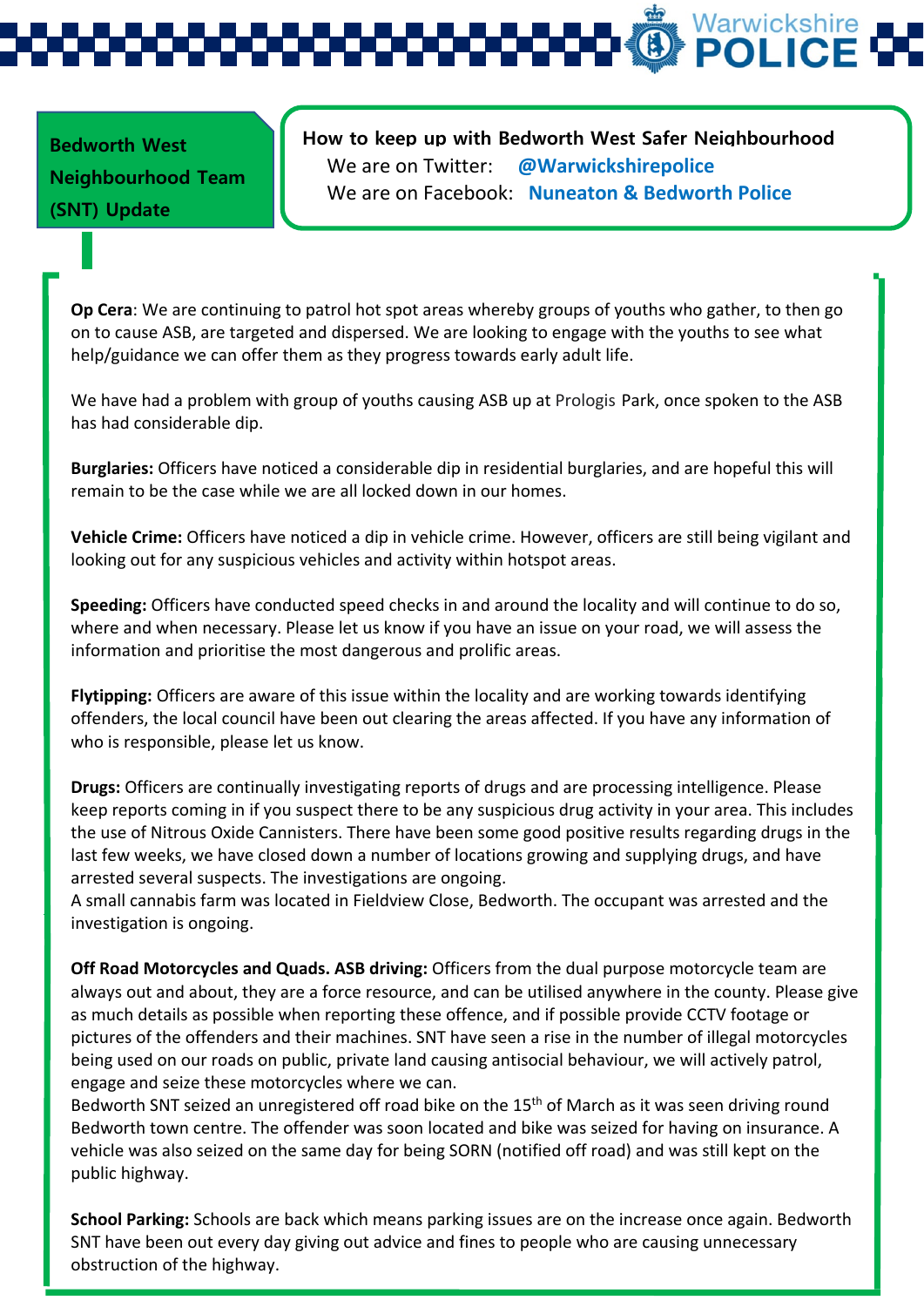



### **Dog theft – Crime advice**

### **Contact Warwickshire Police**

If you believe your dog has been stolen rather than escaping or otherwise going missing, you should report the theft to Warwickshire Police on 101 providing as much information as possible about:

- The description of your dog.
- Dates and times for when you last saw your dog.
- The circumstances around your dog's disappearance.
- Contact names and numbers of anyone you believe may have access to your dog.
- Descriptions of people or vehicles seen acting suspiciously in the area.

### **Protect your dog from thieves**

- Never leave your pet tied-up unattended, such as outside shops for example.
- Make sure your dog is wearing a collar and ID tag when in a public place, as you are now required to do by law. Include your surname, telephone number, address and full post code and if there's room, put 'microchipped' on the tag if your dog has a chip.
- Ensure your dog can be [permanently](http://www.nottinghamshire.police.uk/advice/animals/microchip) identified by its microchip. A microchip is normally sufficient to identify your pet if it does become lost or stolen.
- Ask your vet to check your dog's microchip every year to ensure your details are accurate and up-todate.
- From 6 April 2016, all dogs must be microchipped and registered to an approved database by the time they are eight weeks old. Puppies can usually be microchipped from four weeks of age depending on their size, so ensure this is done as soon as possible.
- Keep all documentation relating to your dog(s) in a safe place. Include clear photos of front and side profiles of your dog. Make a note or take a picture of any unusual markings.
- Be cautious when choosing someone who will care for your dog(s) while you are at work, in hospital or on holiday. Be clear about when the dog will be handed over and who will collect it.
- Use a registered boarding kennel or professional dog carer with documentation to this effect unless you know someone who is trustworthy that will care for your dog in your absence.
- Train your dog not to go out of your sight on walks. Use an extending lead if the dog does not comply. Vary your walk times and routes.
- Beware of strangers who show interest in your dog: don't give details about your dog. Don't allow strangers to have their photograph taken with your dog.
- Ensure your garden or outside space is secure. Check it regularly for wear and tear or gaps. It should keep your dog in and trespassers out. Keep your dog in view when it goes out into the garden, don't leave it unattended.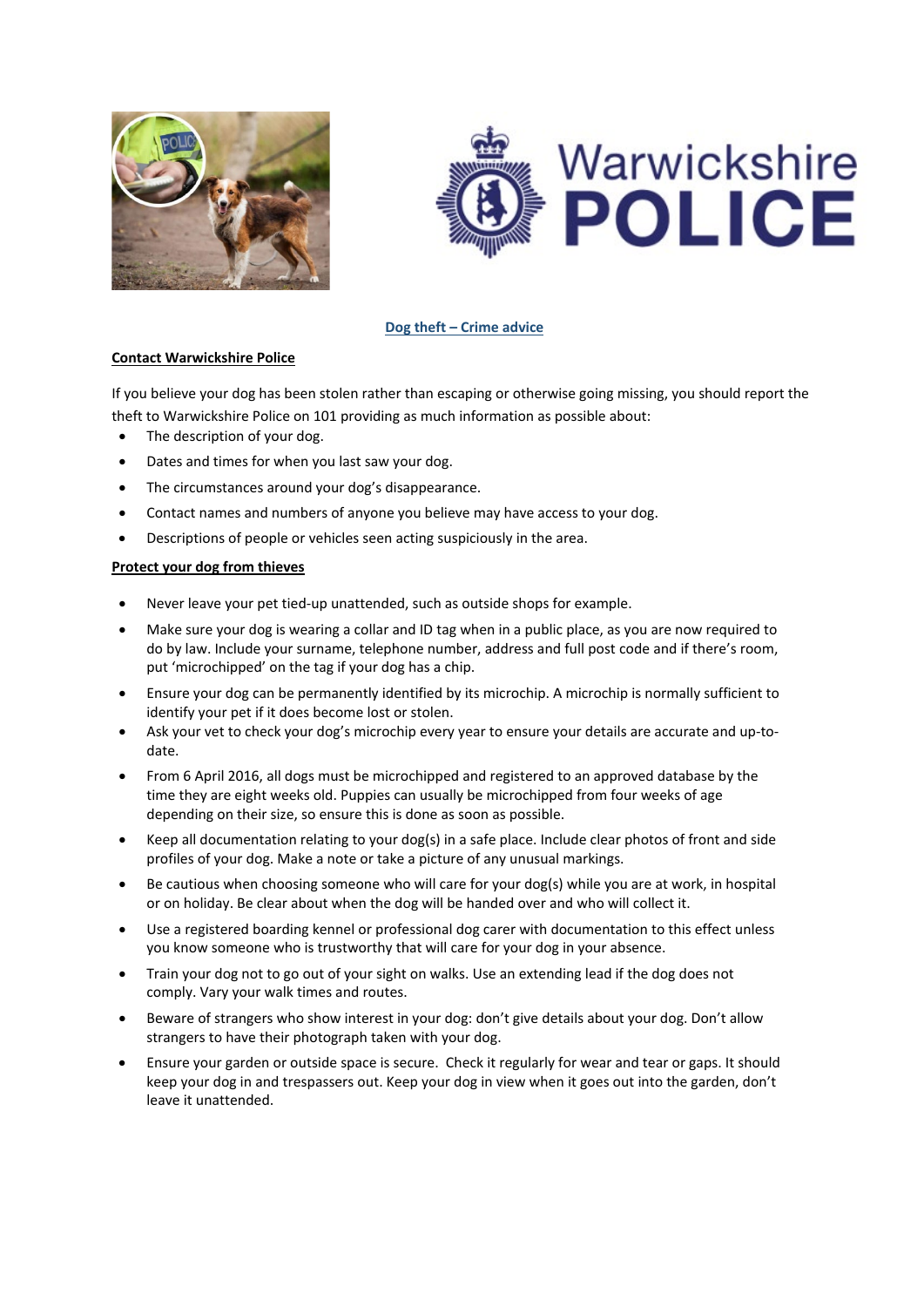# Warwickshire<br>**POLICE**



## **Monthly message from your Beat Manager PC Beacham**

Hello again from the Bedworth West team. We hope this newsletter finds you all well and that you are still coping during these very demanding and ever changing times. I am PC 2113 Craig Beacham, I am currently covering Bedworth West area for PC Naughton while she is working elsewhere.

I am always happy to help and will try my best to seek the best outcome for your dilemma.

The team have been focusing this month on putting several operations into place for the upcoming winter months where we see a rise in several crimes and incidents, such as burglaries and vehicle crime.

How can you help? Well, talk to us! Report anything you think is 'not quite right' or suspicious. We read the reports and it helps to build a picture for us.

As always – stay safe, stay alert, stay in touch!